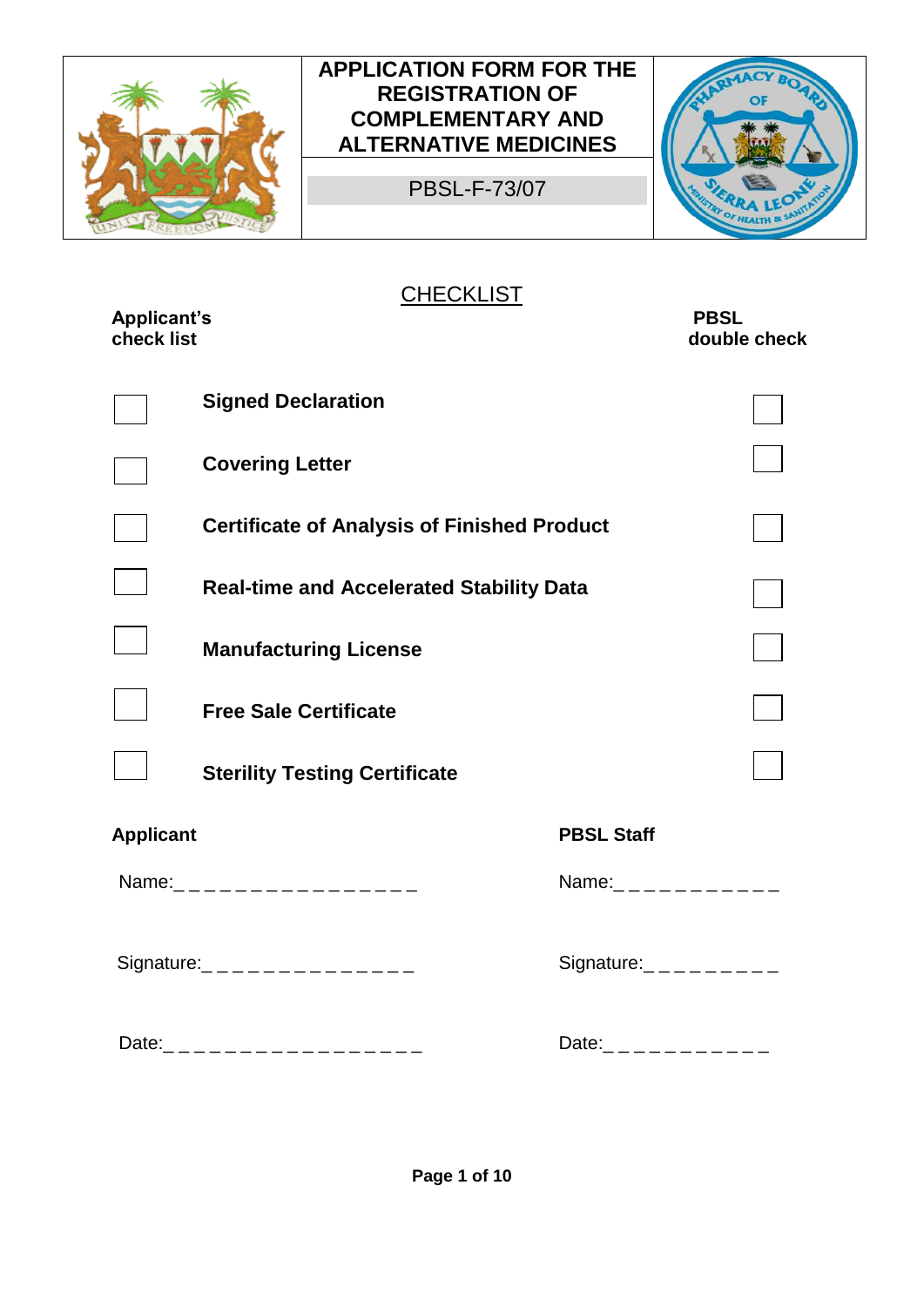

PBSL-F-73/07



*(To be submitted in duplicate)* 

Cover letter addressed to:

**THE REGISTRAR PHARMACY BOARD OF SIERRA LEONE CENTRAL MEDICAL STORES NEW ENGLAND VILLE FREETOWN SIERRA LEONE P.M.B. 322 E-mail: pharmbdsl@hotmail.com**

**Samples and printed matter to be forwarded to the Board through the local agent; customs duty and clearance to be effected by the applicant in all instances.** 

#### **A. PARTICULARS OF PRODUCT**

Proprietary Name………...………………………..………………………………………….

Approved/Generic Name(s)………………………………………………………………….

Colour…………………….……………Formulation…………………………………………

Commercial Presentation(s)/Page Size………….Strength(s) per dosage Unit………..

#### **B. PARTICULARS OF APPLICANT**

Name of Applicant/License Holder:………………………………………………

Business Address:…………………………………………………………………

**Page 2 of 10**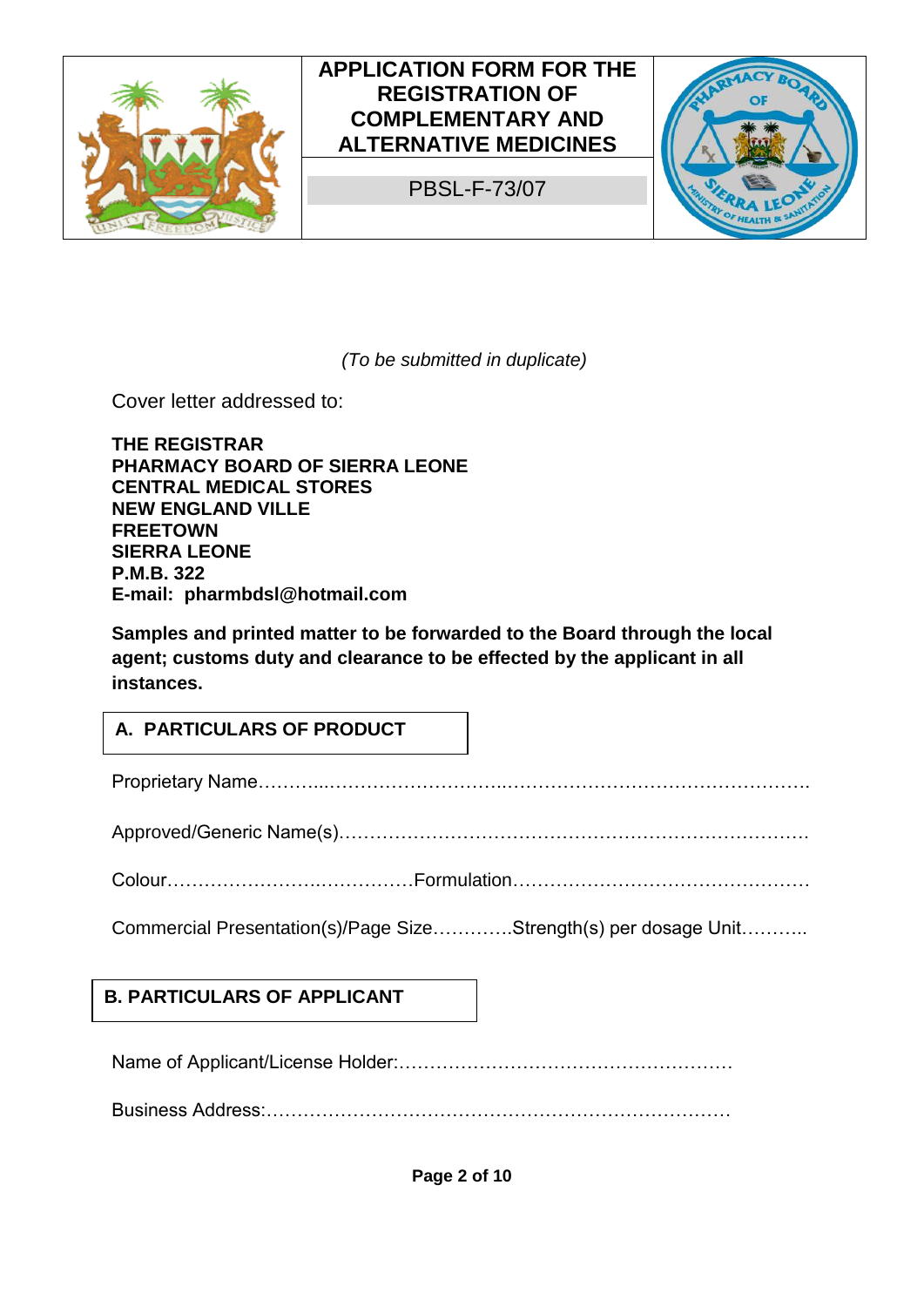

……………………………………………………………….………………………

# **C. PARTICULARS OF MANUFACTURER**

| D. PARTICULARS OF LOCAL AGENT |  |
|-------------------------------|--|
|                               |  |
|                               |  |
|                               |  |
|                               |  |
|                               |  |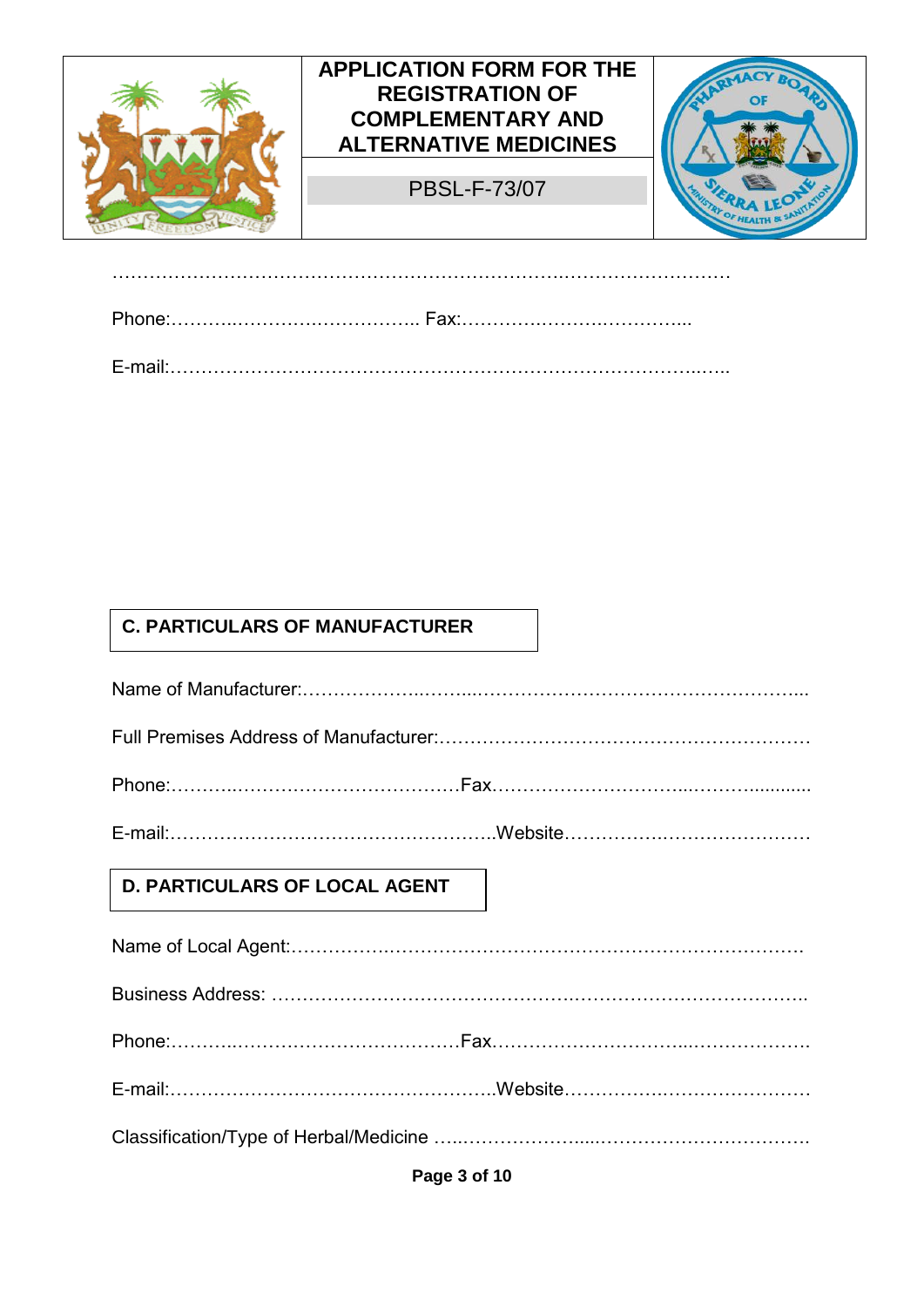

Intended Use: …………………………………………………………………………………

#### **E. CERTIFICATION BY A RESPONSIBLE PERSON IN THE APPLICANT COMPANY**

#### **Certification**

I the undersigned certify that all the information in the accompanying documentation concerning this application is correct and true, and reflects the total information available.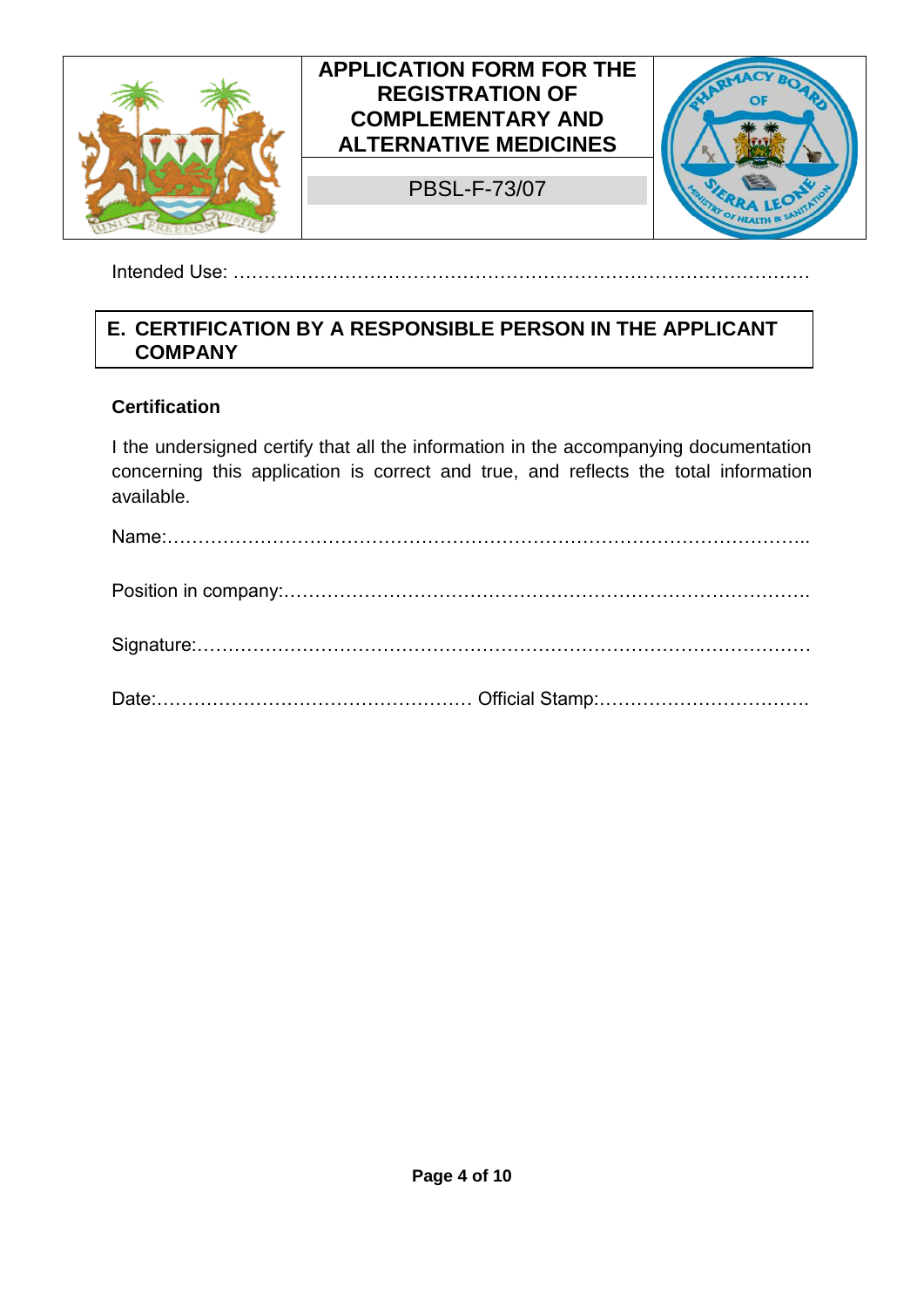

PBSL-F-73/07



# **APPENDIX I**

# *Manufacturing Procedures and Related Controls*

| a. | 1. Details of manufacturing procedure and documentation.<br>Give a brief summary of the manufacturing procedure.                     |  |  |
|----|--------------------------------------------------------------------------------------------------------------------------------------|--|--|
|    |                                                                                                                                      |  |  |
| b. | Attach documents showing analytical control procedures performed during<br>the manufacturing process.                                |  |  |
|    | c. Attach relevant Certificates for the Quality of the finished products (sensitivity,<br>specificity, sterility, pyrogen test, etc) |  |  |
|    |                                                                                                                                      |  |  |
|    | d. Attach the final analytical report and authorization for release of the finished<br>product:                                      |  |  |
|    |                                                                                                                                      |  |  |
|    |                                                                                                                                      |  |  |

e. Indicate name(s), address(es), and qualification(s) of authorized person(s) in charge of product quality control, packaging and release of product.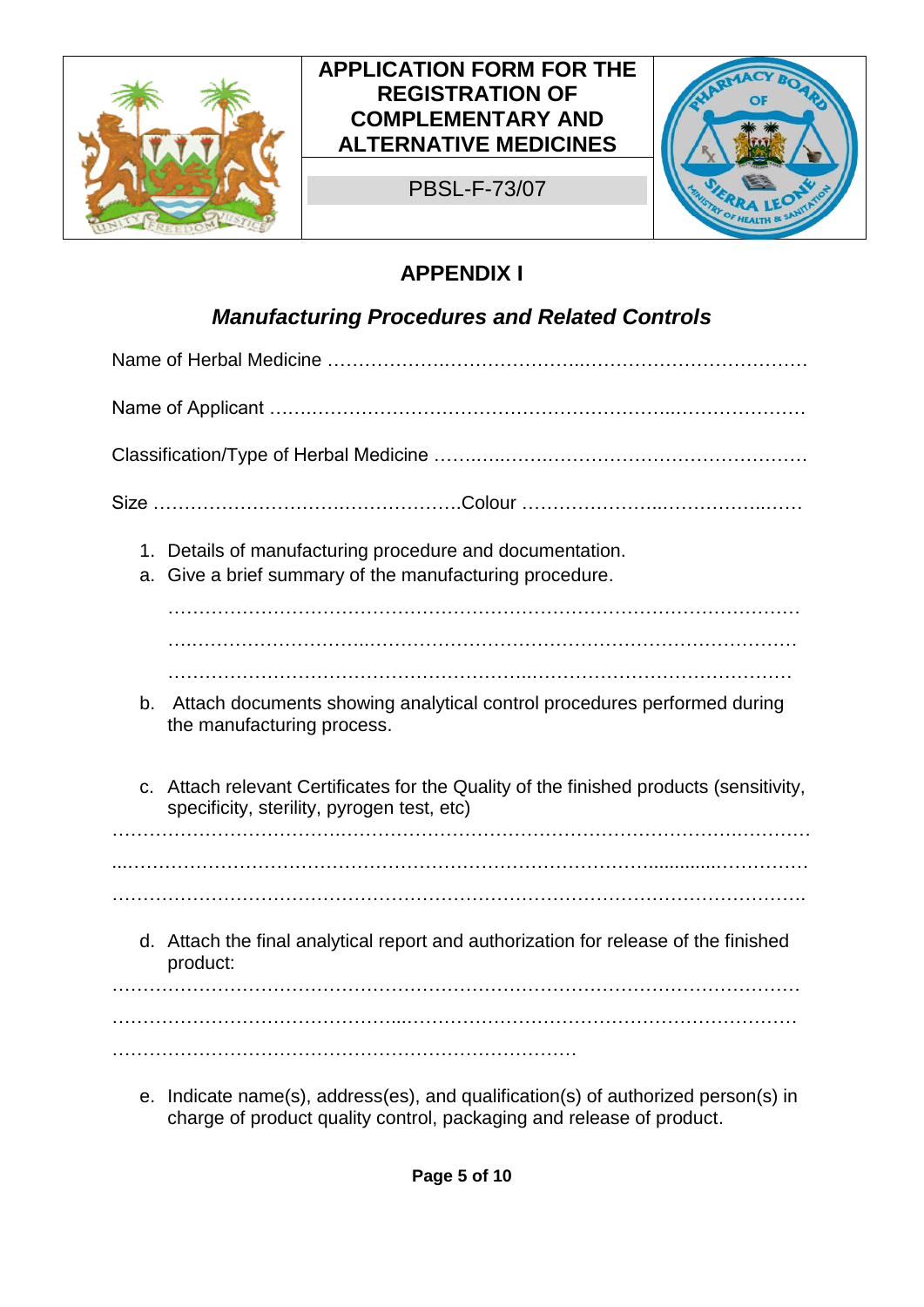

PBSL-F-73/07



| <b>SECTION</b>           | <b>PERSON NAME OF</b><br><b>AUTHORISED</b> | <b>ADDRESS</b> | <b>QUALIFICATION</b> |
|--------------------------|--------------------------------------------|----------------|----------------------|
| <b>Quality Control</b>   |                                            |                |                      |
| <b>Product Packaging</b> |                                            |                |                      |
| <b>Product Release</b>   |                                            |                |                      |

#### f. Estimated shelf-life of the Herbal Medicine

| g. Stability data and justification on which shelf-life has been predicted |  |
|----------------------------------------------------------------------------|--|
| .                                                                          |  |
|                                                                            |  |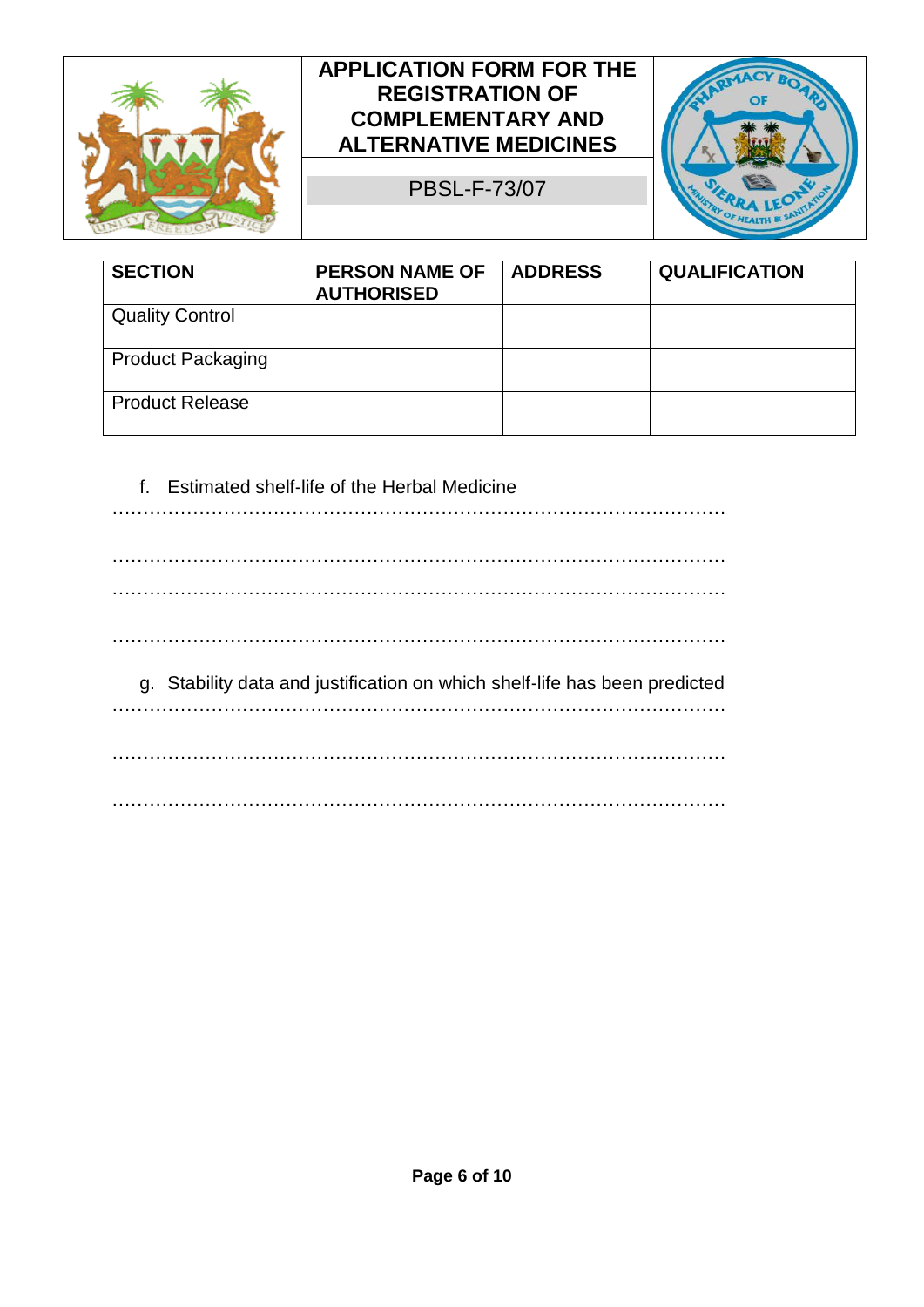

#### **APPENDIX II**  *Administrative Status of the Product*

| 1.                         |                                                                                              |
|----------------------------|----------------------------------------------------------------------------------------------|
|                            | a. Has an application for the registration of the product been made in any<br>other country? |
| <b>YES</b>                 | <b>NO</b>                                                                                    |
| If YES, list the countries |                                                                                              |
|                            |                                                                                              |
|                            |                                                                                              |
|                            |                                                                                              |

**Page 7 of 10**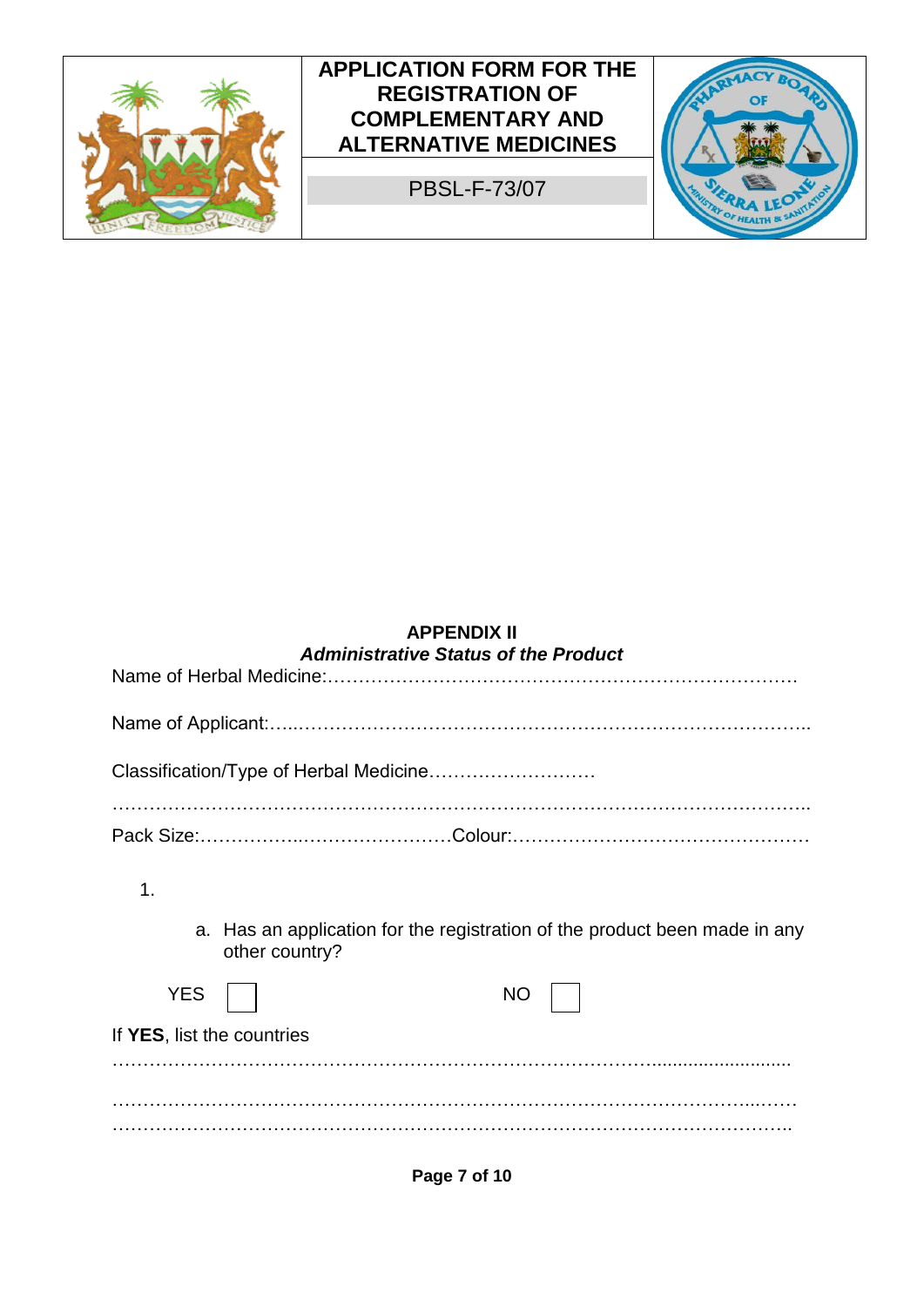

b. Has the product been registered in the country of origin?

YES NO

IF **YES**, attach a copy of certificates of registration in respect of such a device issued by the appropriate authority established for the registration of Medical Device in the country.

c. Has the registration of the product been rejected, refused, deferred or cancelled in any country?

| <b>YES</b>            |                                                    | NO                                                                                   |
|-----------------------|----------------------------------------------------|--------------------------------------------------------------------------------------|
| If YES, state details |                                                    |                                                                                      |
|                       |                                                    |                                                                                      |
|                       |                                                    |                                                                                      |
|                       | 2. Is the product manufactured in other countries? |                                                                                      |
| <b>YES</b>            |                                                    | <b>NO</b>                                                                            |
| the PBSL.             |                                                    | If YES, state details and list manufacturing plants from which import can be made to |
|                       |                                                    |                                                                                      |
|                       |                                                    |                                                                                      |
|                       |                                                    |                                                                                      |

**Page 8 of 10**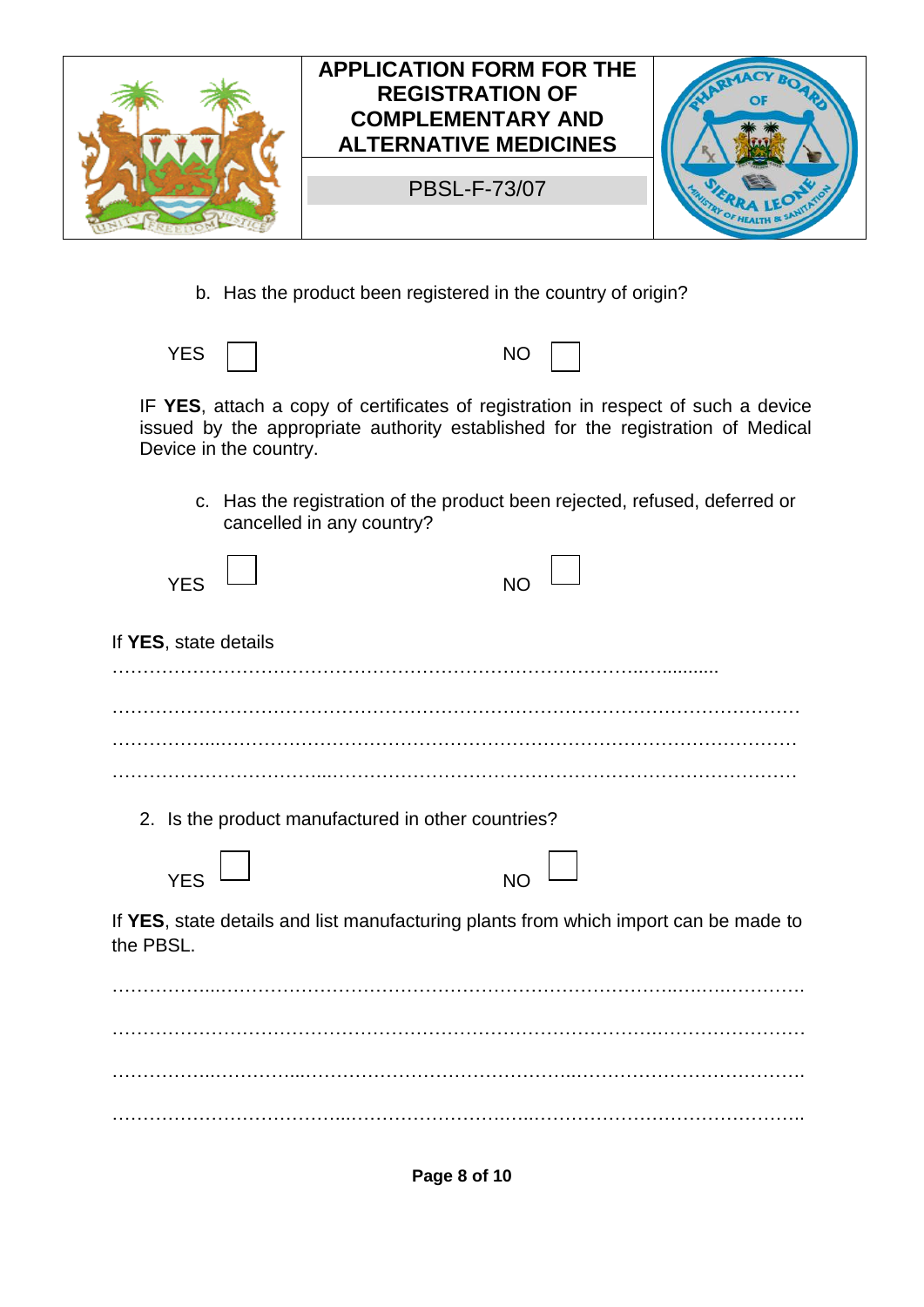

……………………………………………..…….…………………………………………….

# **APPENDIX III**

*List of Attached Documents and Materials* 

Name of Herbal Medicine……………………….……………………………………….

**Page 9 of 10**